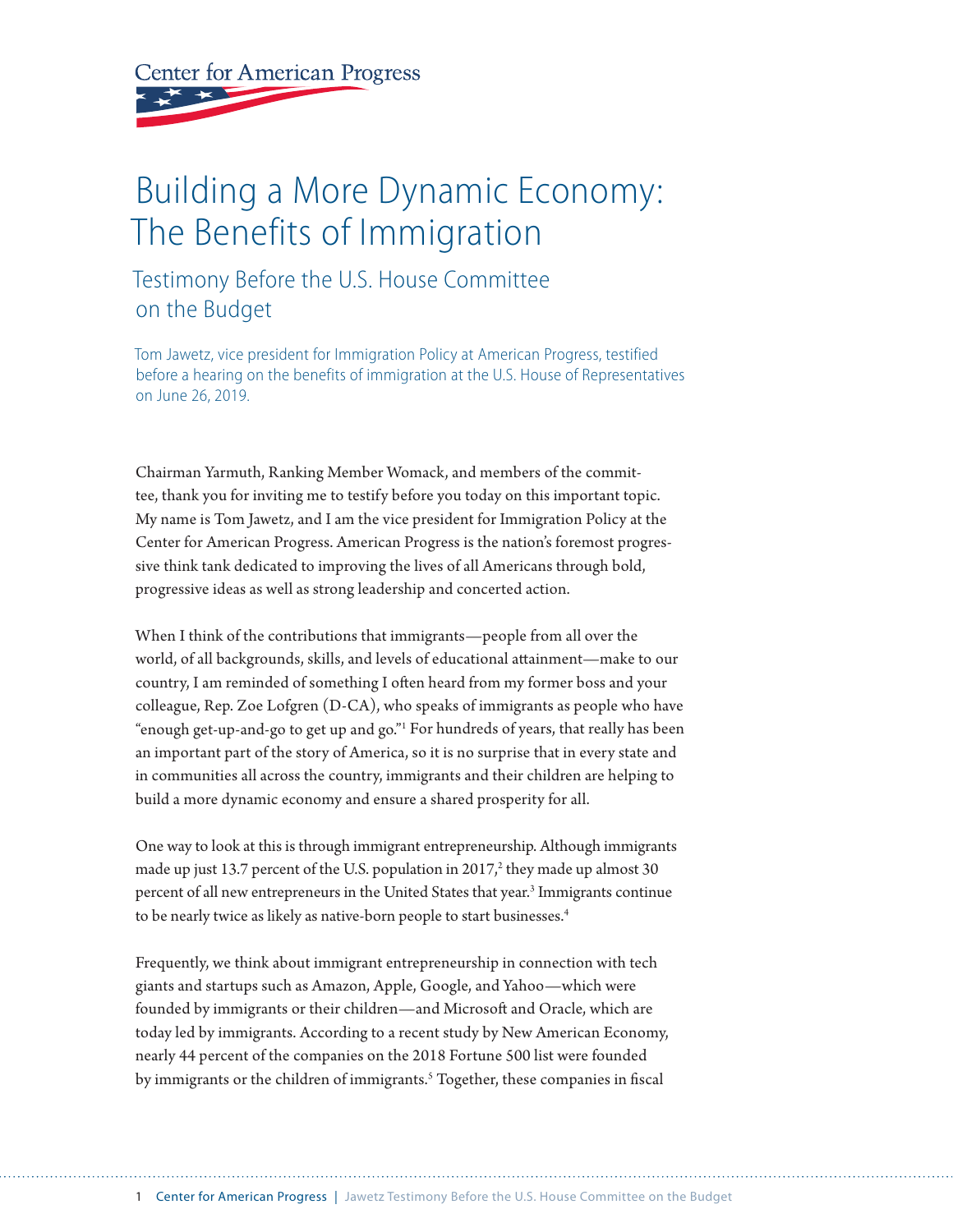year 2017 brought in \$5.5 trillion in revenue—a figure that is greater than the gross domestic product (GDP) of every country in the world other than the United States and China.<sup>6</sup>

But that's not the whole picture. We know that small businesses make up nearly 70 percent of all employer firms in the country and that they help to create jobs and power local economies. It is therefore significant that immigrants own more than 1 in 5 small businesses and are more than 20 percent more likely to own such a business than a native-born person.7 Beyond the direct economic benefits of these businesses and the jobs they create, it's important to talk about what it means to a community to have a thriving Main Street. Immigrants own more than 60 percent of all gas stations, 58 percent of all dry cleaners, 53 percent of all grocery stores, 45 percent of all nail salons, and 38 percent of all restaurants.<sup>8</sup> These are the businesses that represent the life and vitality of local communities.

Similarly, many times when people think about where immigrants live, they focus on traditional gateway places such as New York, San Francisco, Chicago, and Miami. Certainly, immigrants have long played a critical role in helping cities like these become the creative, diverse, thriving places that we know them to be. But over the past several decades, as immigrants have searched for new opportunities for themselves and their families, they have increasingly moved to new gateway cities such as Atlanta, Charlotte, Nashville, and Phoenix. Even in metropolitan areas, the fastest growth has occurred in the suburbs.<sup>9</sup>

Immigrants and refugees also are breathing new life into rural communities around the country that have been experiencing population decline for more than two decades. Late last year, CAP found that immigrants helped to ameliorate population decline in nearly 4 out of 5 rural places in the country that experienced such losses.<sup>10</sup> And in those rural places that experienced population growth, immigrants were entirely responsible for the growth in more than 1 in 5 places.<sup>11</sup> We know that sustained population loss contributes to hospitals shutting their doors, schools closing or being consolidated with those in neighboring towns, and businesses drying up. But in these rural places, immigrants are opening small businesses, providing essential health care services, rejuvenating downtown areas, and both filling and creating jobs.12 They are also contributing their food, music, culture, and language and are increasingly becoming involved in local government.

Immigrants are not only helping to build a more dynamic economy right now, but we are counting on them to help ensure our continued shared prosperity in the years ahead. Most immigrants come to the United States during their prime working and reproductive years.13 As more and more Baby Boomers retire, immigrants will not only disproportionately work as their doctors, nurses, and home health aides,<sup>14</sup> but immigrants and their children also will do the lion's share of the work in filling the enormous holes in the workforce that are left behind. According to a recent study by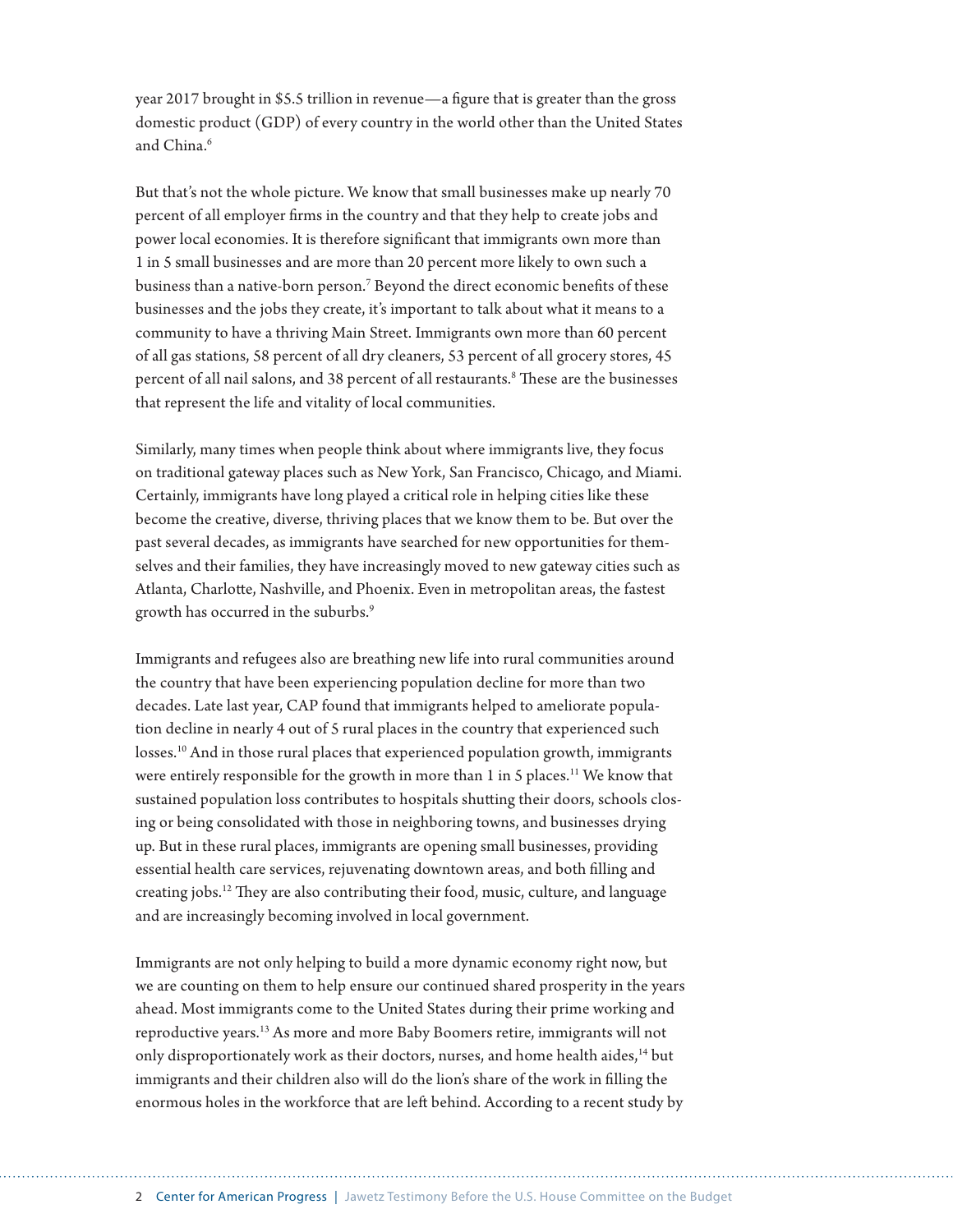the National Academies of Sciences, Engineering, and Medicine, during the current decade, immigrants and their children will have accounted for virtually all of the country's growth in the working-age population; in the decade ahead, without immigrants and their children, the working-age population in the United States would decrease by more than 7 million.<sup>15</sup> The contributions of foreign-born workers through payroll taxes are shoring up the country's social safety net for years to come and helping to ensure that we honor the commitment we made to older Americans now turning to those programs for support.<sup>16</sup>

As the current administration has made dramatic cuts to the U.S. Refugee Admissions Program,<sup>17</sup> it is worth talking about the important economic contributions of refugees<sup>18</sup>—particularly to places such as Utica, New York, Clarkston, Georgia, and Fargo, North Dakota—that have increasingly turned to refugees over the years to help revitalize local communities and, again, fight population decline.<sup>19</sup> Although the image of a refugee that we're often presented with—and that is equally true of asylum seekers now requesting protection at our southwest border—is that of a person who comes with little more than the clothes on their backs, this fails to capture the drive and perseverance that it takes to leave your home country and everything you've ever known in order to find safety someplace else and start again. Despite the obstacles, that drive helps to explain why refugees thrive in America.<sup>20</sup> Refugees have high labor force participation rates and become a net economic positive for the country within only 8 years of arrival.<sup>21</sup> According to one survey of employers, refugee employees have higher retention rates than other workers across industry sectors and geography.<sup>22</sup> The facts are so good that when the U.S. Department of Health and Human Services, at the request of the Trump administration, prepared a study in 2017 concluding that refugees generated a net fiscal impact of \$63 billion over the course of a decade, the administration led by Stephen Miller suppressed the findings.<sup>23</sup>

Up until now, I have been speaking generally about the contributions of immigrants and refugees to our economy, but I want to speak as well to the contributions of the  $7$  million undocumented workers in this country,<sup>24</sup> and specifically to the hundreds of thousands of individuals whose permission to live and work in the country has been thrown into limbo as a result of the Trump administration's decisions to end Deferred Action for Childhood Arrivals (DACA) and terminate designations of Temporary Protected Status (TPS) and Deferred Enforced Departure (DED).

Undocumented workers are fully integrated into the economic prosperity of this country. In 2016, CAP worked with two leading economists to study the economic impacts of removing all undocumented workers from the workforce.<sup>25</sup> The report found that such a policy "would immediately reduce the nation's GDP by 1.4 percent, and ultimately by 2.6 percent, and reduce cumulative GDP over 10 years by \$4.7 trillion."26 Every industry would suffer significant damage, but some would see workforce reductions of up to 18 percent or more, with long-run GDP losses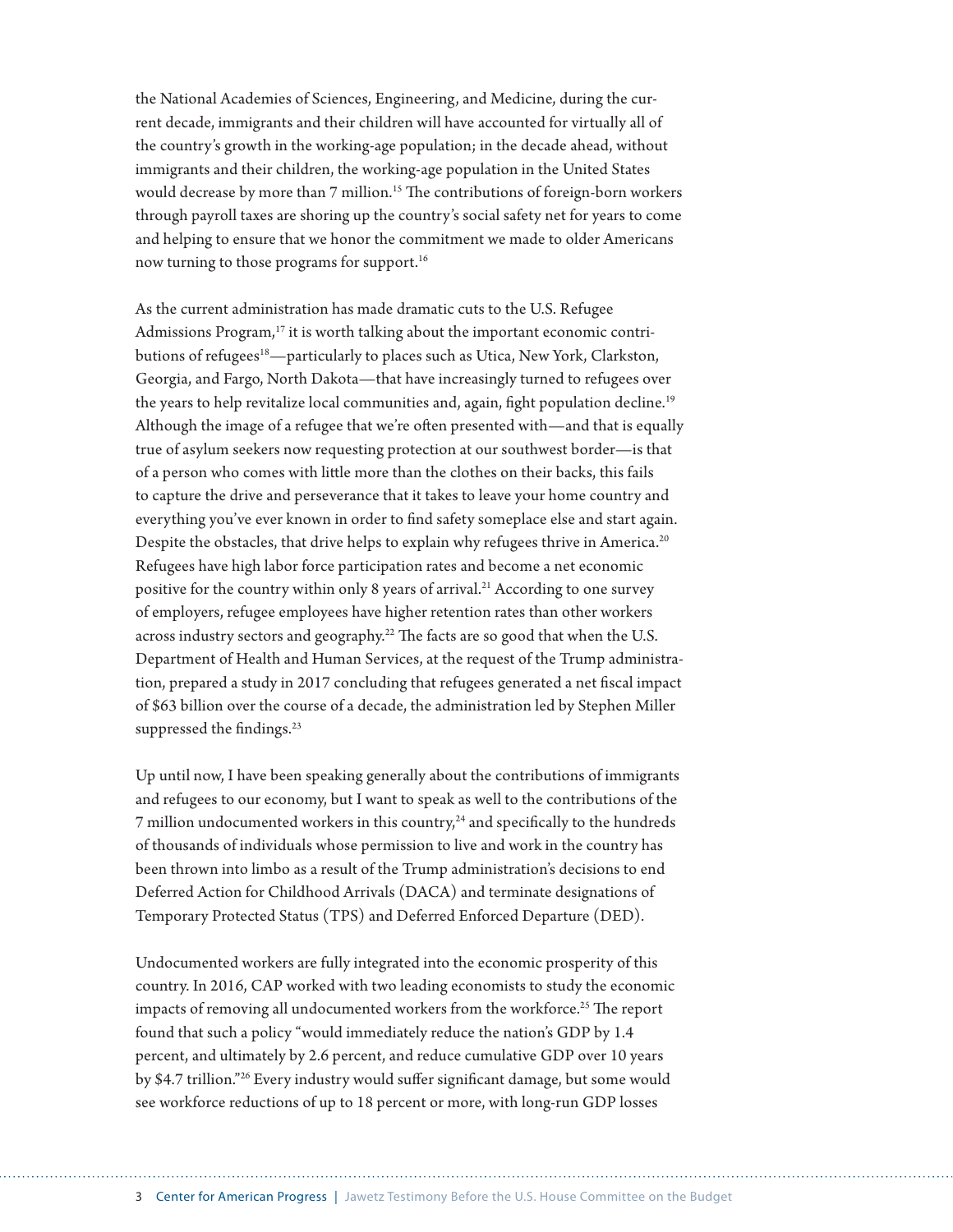in the tens of billions of dollars annually for every industry. I have included in the Appendix to my written testimony Table 1, which shows the economic damage that removing unauthorized workers from the workforce would have in each of the states from which members of this committee come. The cumulative loss for just your states would amount to more than \$350 billion annually,<sup>27</sup> and each state would experience substantial losses in key industries, including a 13 percent loss in GDP for North Carolina's construction industry; a 12 percent loss in GDP for Texas's leisure and hospitality industry; and a 21 percent loss in GDP for California's agriculture, forestry, fishing, and hunting industry.<sup>28</sup>

In 2013, the U.S. Senate passed legislation with strong bipartisan support to reform our immigration system and provide a path to citizenship for undocumented immigrants who had long resided in the country. According to a series of reports prepared by the nonpartisan Congressional Budget Office and Joint Committee on Taxation, including a cost estimate for the bill as passed and a separate report on the broader economic impacts of the bill, the legislation would have decreased federal budget deficits by approximately \$1 trillion over 20 years, increased the nation's GDP by 3.3 percent in 10 years and 5.4 percent in 20 years, and increased average wages for all workers after 10 years.<sup>29</sup> Incidentally, at a hearing just two weeks ago, Acting U.S. Secretary of Homeland Security Kevin McAleenan also testified that the legislation would have significantly increased border security and helped to address some of the challenges that the administration is now dealing with along the border.<sup>30</sup>

Earlier this month, the U.S. House of Representatives passed with bipartisan support H.R. 6, the American Dream and Promise Act, which would provide a path to citizenship for Dreamers, young immigrants who came to this country years ago as children, and individuals eligible for TPS or DED. The legislation would offer protection to people such as Donaldo Posadas Caceres, a Honduran TPS holder and member of the International Union of Painters and Allied Trades, who has worked for the past 20 years on some of the tallest bridges in the country, making needed repairs and hanging larger-than-life American flags.<sup>31</sup> If the Senate were to take up this legislation and the president were to sign it, the bill would have a positive social and economic impact on states and communities all over the country. Although the legislation would directly affect up to 2.5 million individuals, those potential beneficiaries live with more than 5.6 million family members, more than 1 million of whom are U.S.-citizen children born in the United States.<sup>32</sup> These individuals and their households own more than 215,000 homes and pay more than \$2.5 billion annually in mortgage payments; they contribute more than \$27 billion annually in federal, state, and local taxes and hold more than \$75 billion in spending power.<sup>33</sup> Working with the Center for the Study of Immigrant Integration at the University of Southern California, we have produced Table 2 in the Appendix to my remarks that shows these data as well as rental payments broken down by congressional district for each member of this committee, where available, and we would be happy to produce a similar table for your colleagues upon request. Looking at the congressional districts represented on this committee,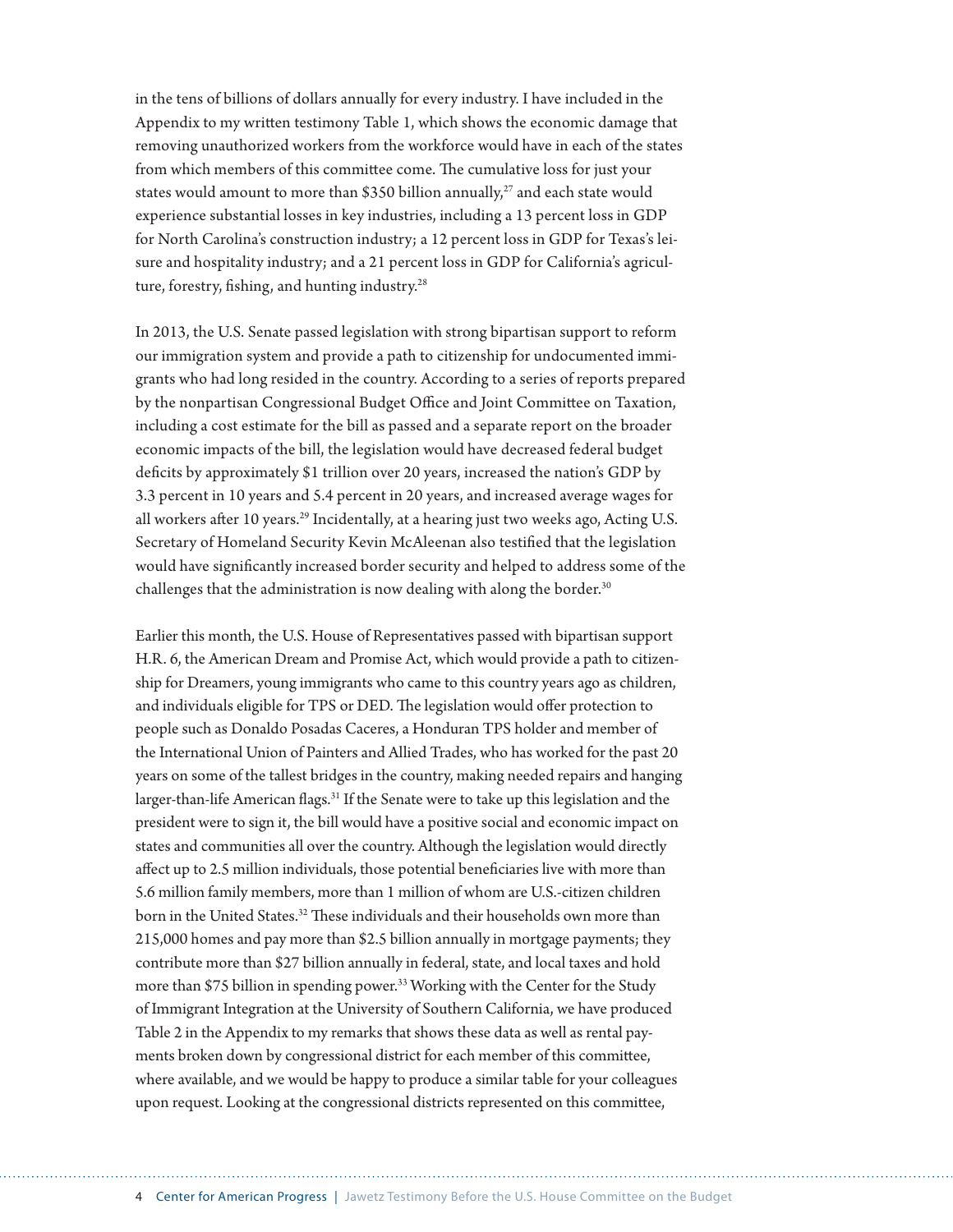we estimate that the legislation would provide a path to citizenship for nearly 240,000 people who—together with their households—pay nearly \$1.7 billion in federal taxes and \$950 million in state and local taxes annually. In your congressional districts, these households hold a cumulative \$7.4 billion in spending power each year and pay more than \$220 million in mortgage payments on nearly 21,000 homes and nearly \$750 million in rental payments.<sup>34</sup>

Everyone knows that our immigration system is broken. The laws governing pathways to enter the United States have not been revisited in nearly 30 years, and the system today does not adequately serve the interests of American families, American businesses, or American society. Largely as a result of the disconnect between the country's interest and need in admitting immigrants and the outdated legal system that we have, an extralegal immigration system has developed. The clearest example of that is the fact that there are today an estimated 10.5 million undocumented immigrants in the country who have been here, on average, for nearly 15 years.<sup>35</sup>

But while we have been unable to reform the laws on the books to better match the legitimate needs on the ground, Congress and various administrations have layered upon this broken system additional enforcement tools and resources that have led to heightened arrests, detentions, and deportations, frequently of long-time residents, businessowners, and treasured members of families and communities. Though past administrations of both parties have used their executive authority—including through the use of prosecutorial discretion—to bring some measure of fairness and reason to our immigration system, the current administration appears to be focused on doing the exact opposite.

America is and has always been a nation of immigrants. We are also a nation of laws. And it is precisely because these two visions of America are intertwined that our laws must reflect our history and ideals as a nation of immigrants if they are to command the respect necessary for us to be a nation of laws.

Before I accepted my current position at CAP, I spent nearly seven years working for the Subcommittee on Immigration of the House Judiciary Committee. During that time, I was involved in two very substantial, bipartisan efforts to craft legislation to reform our immigration system in a way that would have lived up to our ideals as both a nation of immigrants and a nation of laws and that would have—going forward—helped to restore the rule of law in our immigration system. I think the chairman can attest to the fact that while the negotiations in 2013 were spirited, they were conducted in good faith, and the Democratic and Republican members who spent hundreds of hours involved in those discussions genuinely felt like they were doing something that was critically important for the good of the American people.

What gives me hope that we may find our way back to those conversations in the years ahead is that the American public is having a visceral, negative reaction to the relentless, daily attacks on immigrants and refugees that we are now experiencing. According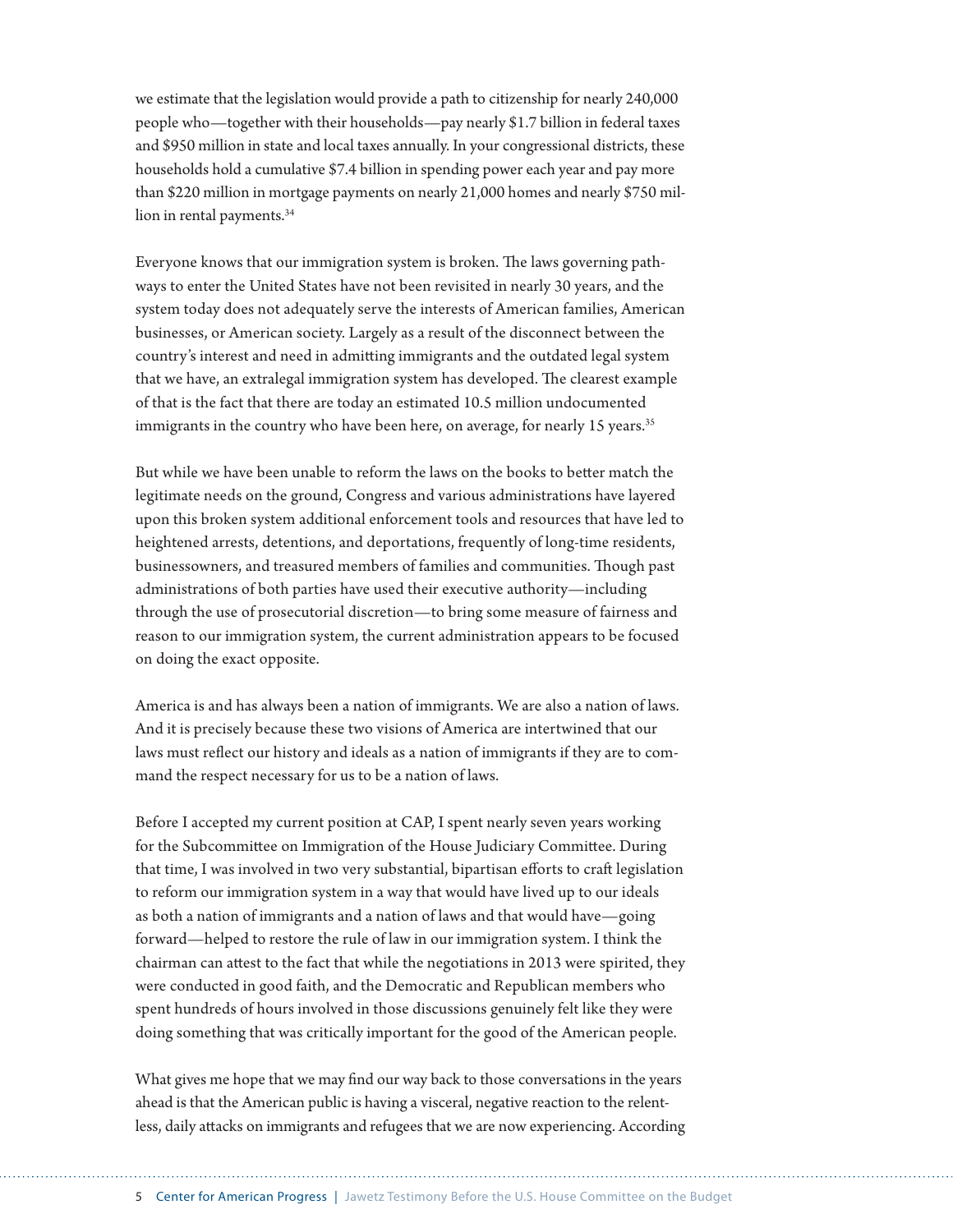to Gallup polling, a record-high three-quarters of all Americans now say that immigration is a good thing for the country—the highest level of support in decades.36 The share of the American public that believes the level of immigration to the United States should increase or should increase or stay the same are both at the highest levels recorded since Gallup first began asking the question almost 55 years ago in 1965.<sup>37</sup> And about two-thirds of the American public continues to support giving undocumented immigrants in the country an opportunity to become citizens.<sup>38</sup>

Put simply, Americans want real solutions, and they want an immigration system that actually works and that works as designed. If we can do that—if we can establish a well-functioning, modernized, and humane immigration system that both lives up to the best of our nation's past and works for our nation's present and future—we will once again be able to honor our traditions as a nation of laws and a nation of immigrants and will have begun to restore respect for the rule of law in our system. Moreover, we will have positioned the country to truly harness the enormous positive economic benefits that immigration holds.

*Tom Jawetz is vice president for Immigration Policy at the Center for American Progress.*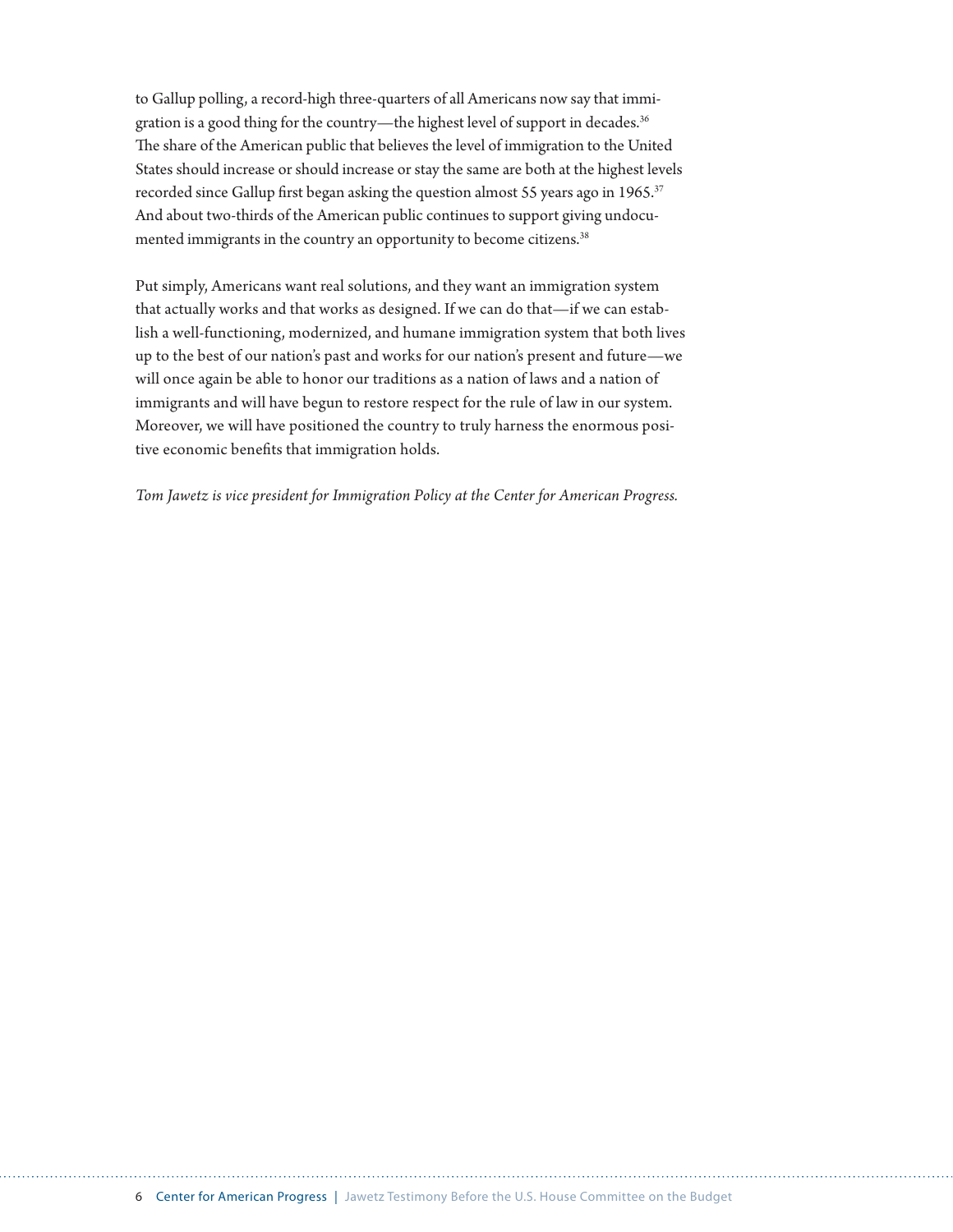#### . . . . . . . . . . . . Appendix

#### **TABLE 1**

#### **Average annual gross domestic product (GDP) losses that result from removing unauthorized immigrant workers, by state**

| <b>State</b>   | <b>Representatives and congressional districts</b>                                                                              | <b>Average annual GDP loss</b> | <b>Share of state GDP</b> |
|----------------|---------------------------------------------------------------------------------------------------------------------------------|--------------------------------|---------------------------|
| Arkansas       | Steve Womack (R-AR-3)                                                                                                           | \$1,809,000,000                | 1.6%                      |
| California     | Barbara Lee (D-CA-13)<br>Ro Khanna (D-CA-17)<br>Jimmy Panetta (D-CA-20)<br>Scott H. Peters (D-CA-52)                            | \$103,299,000,000              | 4.7%                      |
| Connecticut    | Rosa L. DeLauro (D-CT-3)                                                                                                        | \$6,029,000,000                | 2.5%                      |
| Georgia        | Rob Woodall (R-GA-7)                                                                                                            | \$11,132,000,000               | 2.5%                      |
| Illinois       | Janice D. Schakowsky (D-IL-9)                                                                                                   | \$21,866,000,000               | 3.1%                      |
| Kentucky       | John A. Yarmuth (D-KY-3)                                                                                                        | \$1,460,000,000                | 0.8%                      |
| Massachusetts  | Seth Moulton (D-MA-6)                                                                                                           | \$8,788,000,000                | 2.0%                      |
| Michigan       | Daniel T. Kildee (D-MI-5)                                                                                                       | \$4,041,000,000                | 0.9%                      |
| Minnesota      | Ilhan Omar (D-MN-5)                                                                                                             | \$4,015,000,000                | 1.3%                      |
| Missouri       | Jason Smith (R-MO-8)                                                                                                            | \$2,386,000,000                | 0.9%                      |
| Nevada         | Steven Horsford (D-NV-4)                                                                                                        | \$5,736,000,000                | 4.5%                      |
| New Jersey     | Albio Sires (D-NJ-8)                                                                                                            | \$25,926,000,000               | 4.9%                      |
| New York       | Hakeem S. Jeffries (D-NY-8)<br>Joseph D. Morelle (D-NY-25)<br>Brian Higgins (D-NY-26)                                           | \$40,205,000,000               | 3.0%                      |
| North Carolina | George Holding (R-NC-2)<br>David E. Price (D-NC-4)                                                                              | \$10,618,000,000               | 2.3%                      |
| Ohio           | Bill Johnson (R-OH-6)                                                                                                           | \$3,646,000,000                | 0.7%                      |
| Oklahoma       | Kevin Hern (R-OK-1)                                                                                                             | \$3,394,000,000                | 1.9%                      |
| Pennsylvania   | Brendan F. Boyle (D-PA-2)<br>Daniel Meuser (R-PA-9)                                                                             | \$6,412,000,000                | 1.0%                      |
| South Carolina | William R. IV Timmons (R-SC-4)<br>Ralph Norman (R-SC-5)                                                                         | \$2,578,000,000                | 1.4%                      |
| Tennessee      | Tim Burchett (R-TN-2)<br>Jim Cooper (D-TN-5)                                                                                    | \$3,351,000,000                | 1.2%                      |
| Texas          | Dan Crenshaw (R-TX-2)<br>Bill Flores (R-TX-17)<br>Sheila Jackson Lee (D-TX-18)<br>Chip Roy (R-TX-21)<br>Lloyd Doggett (D-TX-35) | \$60,124,000,000               | 3.9%                      |

continues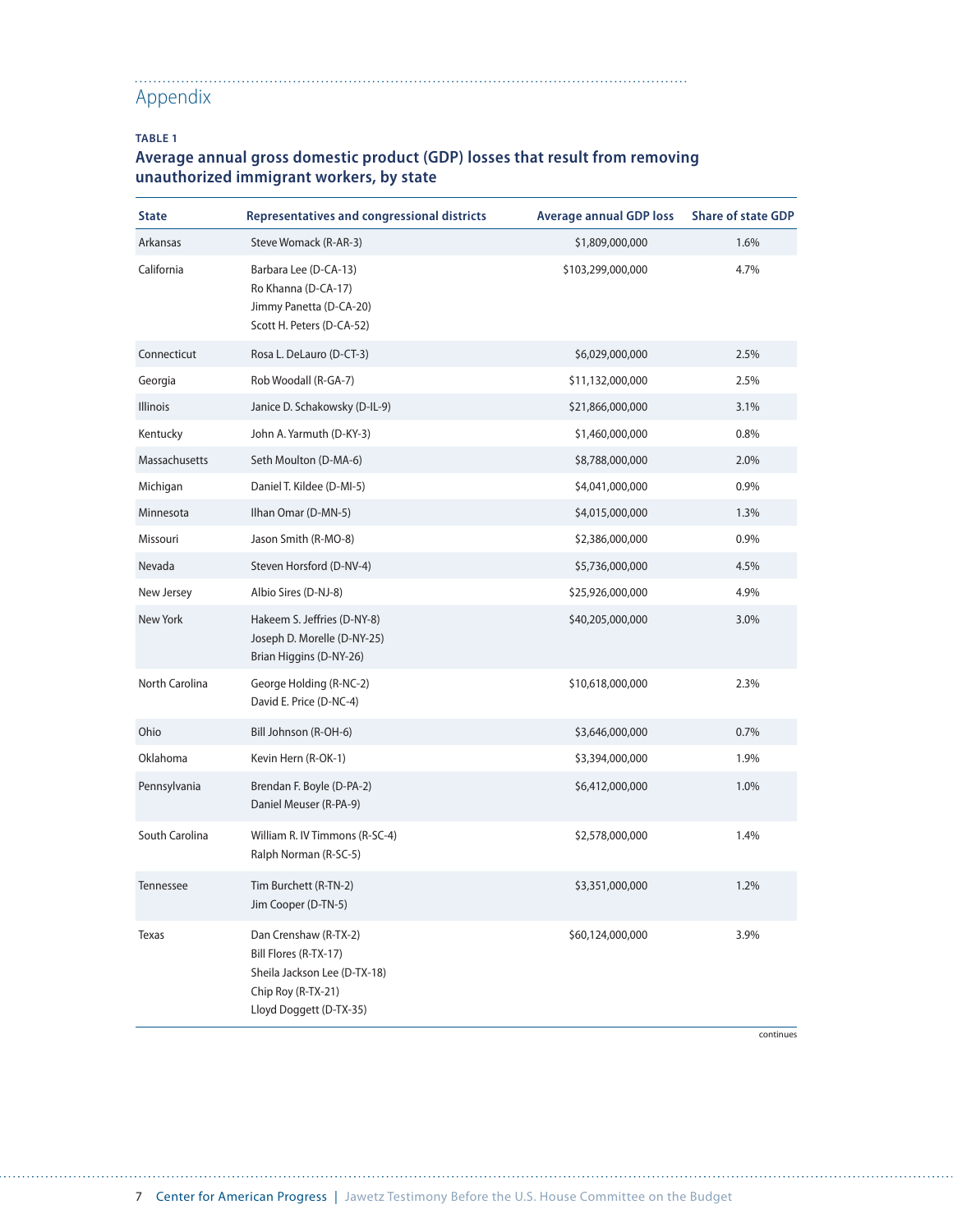#### **TABLE 1**

#### **Average annual gross domestic product (GDP) losses that result from removing unauthorized immigrant workers, by state**

| <b>State</b>                        | Representatives and congressional districts | <b>Average annual GDP loss</b> | <b>Share of state GDP</b> |
|-------------------------------------|---------------------------------------------|--------------------------------|---------------------------|
| Utah                                | Chris Stewart (R-UT-2)                      | \$3,271,000,000                | 2.4%                      |
| Virginia                            | Robert C. "Bobby" Scott (D-VA-3)            | \$11,861,000,000               | 2.6%                      |
| Washington                          | Pramila Jayapal (D-WA-7)                    | \$11,179,000,000               | 2.8%                      |
| <b>House Budget Committee total</b> |                                             | \$353,126,000,000              | N/A                       |
| U.S. total                          |                                             | \$434,400,000,000              | 2.6%                      |

Note: The annual estimates of GDP losses are the long-run impacts on production in 2013 dollars of a policy that removes all unauthorized immigrant workers. Total GDP losses exclude<br>public sector contributions to GDP, whic

Source: Ryan Edwards and Francesc Ortega, "The Economic Impacts of Removing Unauthorized Immigrant Workers: An Industry- and State-Level Analysis"

(Washington: Center for American Progress, 2016), available at https://www.americanprogress.org/issues/immigration/report/2016/09/21/144363/ the-economic-impacts-of-removing-unauthorized-immigrant-workers/.

#### **TABLE 2**

#### **The annual economic contributions of households with immigrants eligible for protection under H.R. 6, the American Dream and Promise Act, by congressional district**

| <b>Representative and</b><br>congressional district | <b>Estimated number of</b><br>eligible immigrants | Federal<br>taxes | <b>State and</b><br>local taxes | <b>Spending</b><br>power | <b>Homes</b><br>owned | <b>Mortgage</b><br>payments | Rental<br>payments |
|-----------------------------------------------------|---------------------------------------------------|------------------|---------------------------------|--------------------------|-----------------------|-----------------------------|--------------------|
| Steve Womack (R-AR-3)                               | 8,400                                             | \$43,071,000     | \$30,552,000                    | \$229,333,000            | 1,900                 | \$11,072,000                | \$16,773,000       |
| Barbara Lee (D-CA-13)                               | 10,300                                            | \$72,567,000     | \$38,632,000                    | \$312,082,000            | 600                   | \$11,871,000                | \$41,854,000       |
| Ro Khanna (D-CA-17)                                 | 8,500                                             | \$161,348,000    | \$69,206,000                    | \$503,406,000            | 500                   | \$9,085,000                 | \$34,024,000       |
| Jimmy Panetta (D-CA-20)                             | 17,900                                            | \$112,235,000    | \$61,454,000                    | \$505,268,000            | 800                   | \$11,000,000                | \$54,978,000       |
| Scott H. Peters (D-CA-52)                           | 4,900                                             | \$74,228,000     | \$32,247,000                    | \$239,618,000            | 400                   | \$7,087,000                 | \$22,124,000       |
| Rosa L. DeLauro (D-CT-3)                            | 3,700                                             | \$30,395,000     | \$19,091,000                    | \$122,090,000            | 300                   | \$4,164,000                 | \$12,673,000       |
| Rob Woodall (R-GA-7)                                | 14,600                                            | \$106,697,000    | \$59,218,000                    | \$476,238,000            | 1,800                 | \$18,532,000                | \$35,664,000       |
| Janice D. Schakowsky (D-IL-9)                       | 7,400                                             | \$52,183,000     | \$39,394,000                    | \$237,227,000            | 300                   | \$5,176,000                 | \$32,252,000       |
| John A. Yarmuth (D-KY-3)                            | 2,600                                             | \$13,278,000     | \$8,133,000                     | \$60,284,000             | N/A                   | N/A                         | \$4,127,000        |
| Seth Moulton (D-MA-6)                               | 3,500                                             | \$47,585,000     | \$18,578,000                    | \$151,039,000            | 300                   | \$10,809,000                | \$11,726,000       |
| Daniel T. Kildee (D-MI-5)                           | N/A                                               | N/A              | N/A                             | N/A                      | N/A                   | N/A                         | N/A                |
| Ilhan Omar (D-MN-5)                                 | 5,400                                             | \$29,992,000     | \$19,600,000                    | \$155,094,000            | N/A                   | N/A                         | \$19,233,000       |
| Jason Smith (R-MO-8)                                | N/A                                               | N/A              | N/A                             | N/A                      | N/A                   | N/A                         | N/A                |
| George Holding (R-NC-2)                             | 4,900                                             | \$26,167,000     | \$15,468,000                    | \$131,749,000            | 800                   | \$6,710,000                 | \$7,157,000        |
| David E. Price (D-NC-4)                             | 7,400                                             | \$41,590,000     | \$24,124,000                    | \$206,582,000            | 700                   | \$6,477,000                 | \$15,944,000       |
| Albio Sires (D-NJ-8)                                | 19,500                                            | \$145,153,000    | \$84,427,000                    | \$630,633,000            | 600                   | \$14,979,000                | \$90,891,000       |
| Steven Horsford (D-NV-4)                            | 10,300                                            | \$58,261,000     | \$25,749,000                    | \$294,935,000            | 900                   | \$8,125,000                 | \$31,935,000       |
| Hakeem S. Jeffries (D-NY-8)                         | 10,200                                            | \$99,699,000     | \$64,054,000                    | \$358,375,000            | 300                   | \$7,533,000                 | \$41,470,000       |
| Joseph D. Morelle (D-NY-25)                         | 1,800                                             | \$6,862,000      | \$5,679,000                     | \$33,875,000             | N/A                   | N/A                         | N/A                |
| Brian Higgins (D-NY-26)                             | 1,600                                             | \$5,424,000      | \$4,331,000                     | \$25,673,000             | N/A                   | N/A                         | \$3,355,000        |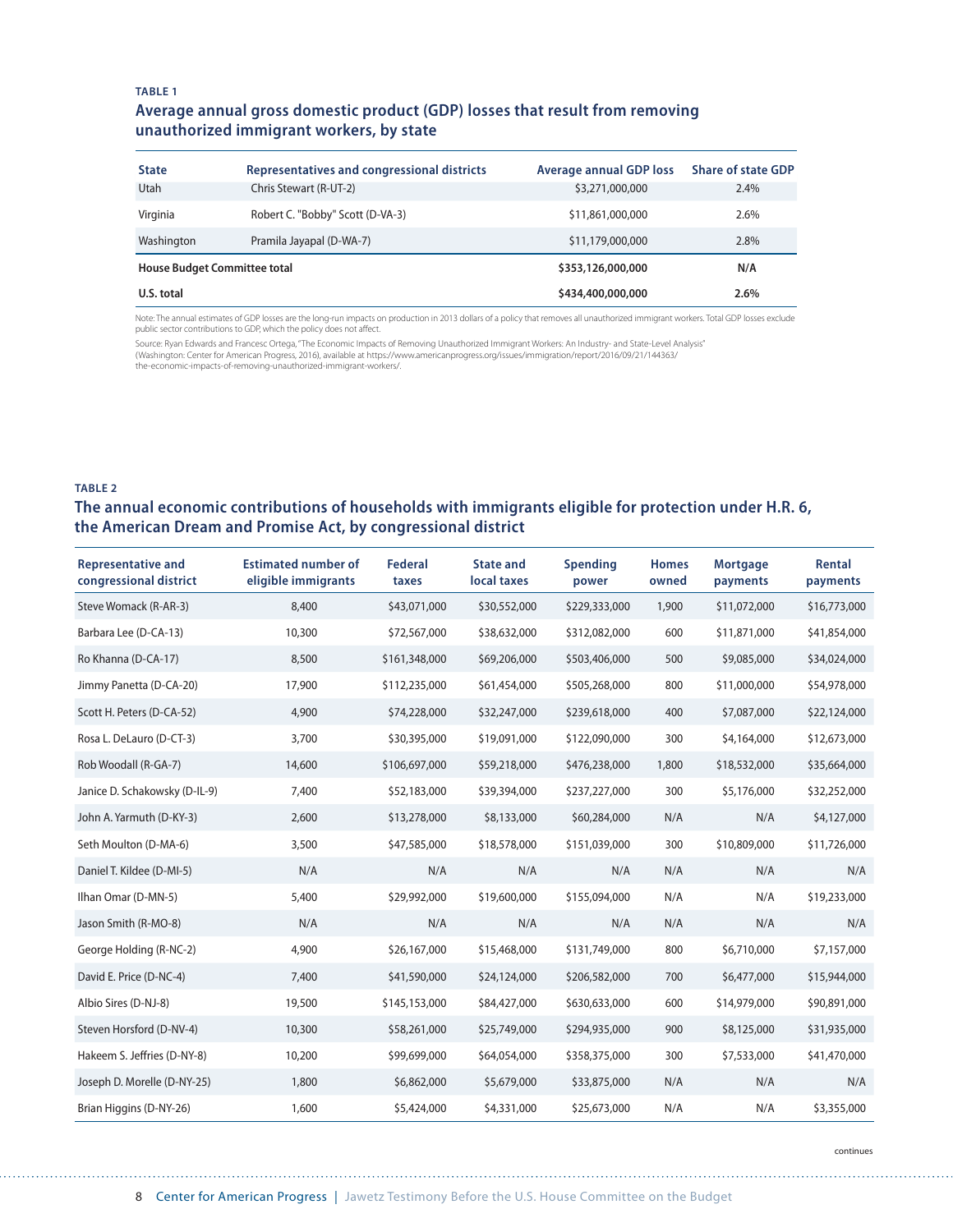#### **TABLE 2**

#### **The annual economic contributions of households with immigrants eligible for protection under H.R. 6, the American Dream and Promise Act, by congressional district**

| <b>Representative and</b><br>congressional district | <b>Estimated number of</b><br>eligible immigrants | Federal<br>taxes | <b>State and</b><br>local taxes | Spending<br>power | <b>Homes</b><br>owned | <b>Mortgage</b><br>payments | Rental<br>payments |
|-----------------------------------------------------|---------------------------------------------------|------------------|---------------------------------|-------------------|-----------------------|-----------------------------|--------------------|
| Bill Johnson (R-OH-6)                               | N/A                                               | N/A              | N/A                             | N/A               | N/A                   | N/A                         | N/A                |
| Kevin Hern (R-OK-1)                                 | 5,300                                             | \$36,171,000     | \$22,509,000                    | \$170,296,000     | 800                   | \$5,617,000                 | \$7,680,000        |
| Brendan F. Boyle (D-PA-2)                           | 4,000                                             | \$19,417,000     | \$14,839,000                    | \$100,596,000     | 400                   | \$3,038,000                 | \$11,832,000       |
| Daniel Meuser (R-PA-9)*                             | 600                                               | \$6,075,000      | \$3,375,000                     | \$23,832,000      | N/A                   | N/A                         | N/A                |
| William R. IV Timmons (R-SC-4)                      | 3,300                                             | \$20,574,000     | \$10,261,000                    | \$95,759,000      | 400                   | \$2,321,000                 | \$6,005,000        |
| Ralph Norman (R-SC-5)*                              | 1,200                                             | \$6,765,000      | \$3,526,000                     | \$33,786,000      | N/A                   | N/A                         | N/A                |
| Tim Burchett (R-TN-2)                               | 2,300                                             | \$7,133,000      | \$4,288,000                     | \$41,651,000      | N/A                   | N/A                         | \$5,953,000        |
| Jim Cooper (D-TN-5)                                 | 6,600                                             | \$42,588,000     | \$20,174,000                    | \$211,143,000     | 700                   | \$5,482,000                 | \$21,355,000       |
| Dan Crenshaw (R-TX-2)                               | 13,600                                            | \$80,958,000     | \$48,255,000                    | \$395,178,000     | 1,400                 | \$10,166,000                | \$49,231,000       |
| Bill Flores (R-TX-17)                               | 8,800                                             | \$49,582,000     | \$28,958,000                    | \$237,415,000     | 600                   | \$3,296,000                 | \$20,140,000       |
| Sheila Jackson Lee (D-TX-18)                        | 18,900                                            | \$103,160,000    | \$61,089,000                    | \$504,307,000     | 2,700                 | \$24,074,000                | \$47,324,000       |
| Chip Roy (R-TX-21)                                  | 6,200                                             | \$34,160,000     | \$18,840,000                    | \$158,966,000     | 600                   | \$6,118,000                 | \$15,714,000       |
| Lloyd Doggett (D-TX-35)                             | 11,100                                            | \$56,013,000     | \$34,531,000                    | \$280,955,000     | 900                   | \$7,510,000                 | \$26,815,000       |
| Chris Stewart (R-UT-2)                              | 5,900                                             | \$32,701,000     | \$17,813,000                    | \$170,648,000     | 800                   | \$8,086,000                 | \$12,997,000       |
| Robert C. "Bobby" Scott (D-VA-3)                    | 2,200                                             | \$13,258,000     | \$7,780,000                     | \$62,782,000      | N/A                   | N/A                         | \$5,916,000        |
| Pramila Jayapal (D-WA-7)                            | 6,000                                             | \$54,355,000     | \$27,404,000                    | \$216,322,000     | 300                   | \$4,674,000                 | \$28,644,000       |
| <b>House Budget Committee total</b>                 | 239,800                                           | \$1,693,758,000  | \$946,173,000                   | \$7,398,143,000   | 20,800                | \$222,300,000               | \$745,186,000      |
| U.S. total                                          | 2,506,800                                         | \$17,380,900,000 | \$9,690,100,000                 | \$75,382,900,000  | 215,400               | \$2,506,800,000             | \$7,380,400,000    |

Notes: Asterisked data (\*) are based on small sample sizes and may be unreliable. Spending power is defined as household income that remains after federal, state, and local tax contributions. For most districts, mortgage<br>a

Sources: Center for American Progress and University of Southern California Dornsife Center for the Study of Immigrant Integration analysis of 2016 5-year American Community Survey microdata. Data accessed<br>via Steven Ruggl Immigrant Integration.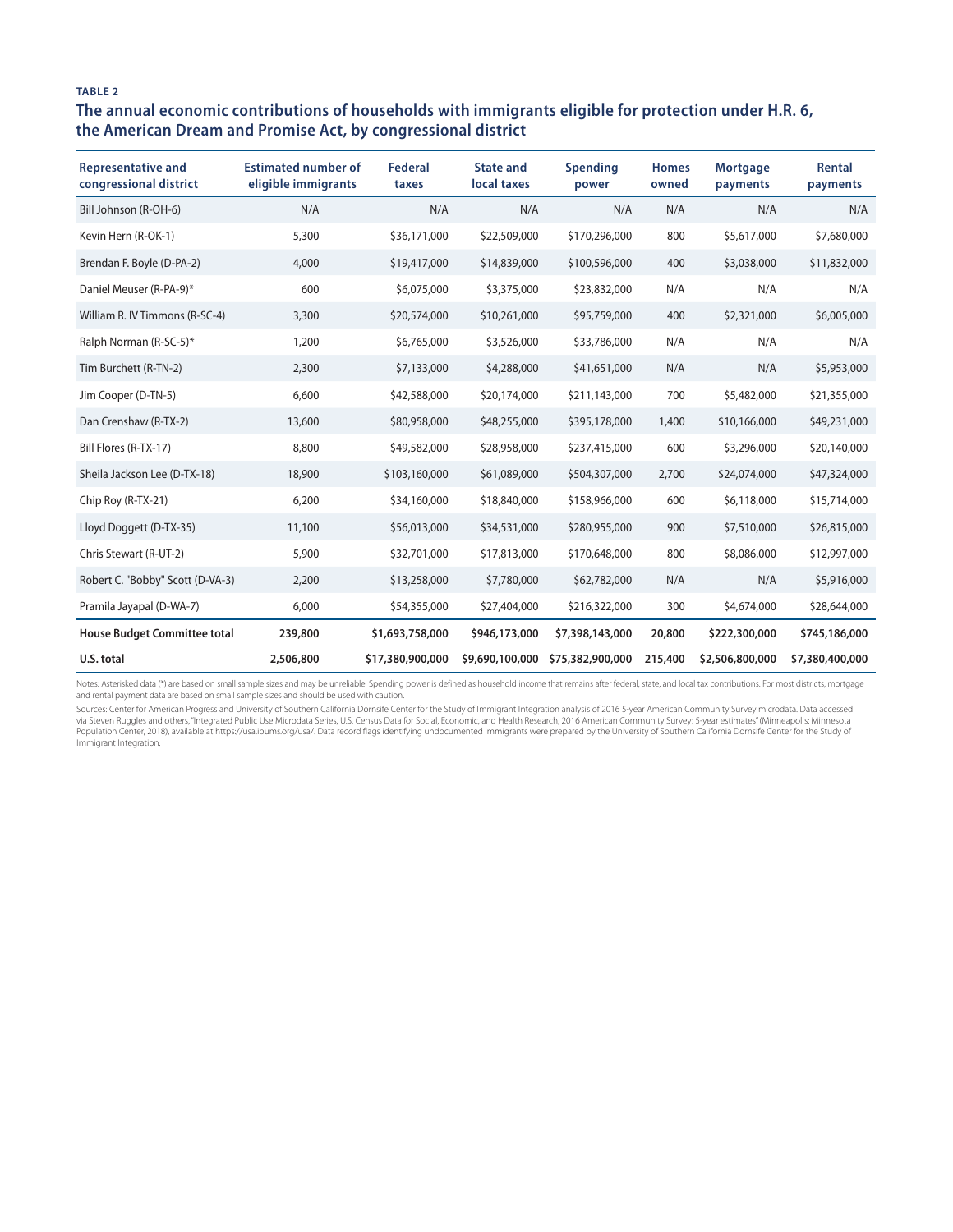### Endnotes

- 1 Bay Area News Group and Matt O'Brien, "Two immigration law figures to watch in Congress," *The Mercury News*, January 23, 2013, available at [https://www.mercurynews.](https://www.mercurynews.com/2013/01/23/two-immigration-law-figures-to-watch-in-congress/) [com/2013/01/23/two-immigration-law-figures-to-watch](https://www.mercurynews.com/2013/01/23/two-immigration-law-figures-to-watch-in-congress/)[in-congress/.](https://www.mercurynews.com/2013/01/23/two-immigration-law-figures-to-watch-in-congress/)
- 2 Migration Policy Institute, "U.S. Immigrant Population and Share over Time, 1850–Present," available at [https://](https://www.migrationpolicy.org/programs/data-hub/charts/immigrant-population-over-time) [www.migrationpolicy.org/programs/data-hub/charts/](https://www.migrationpolicy.org/programs/data-hub/charts/immigrant-population-over-time) [immigrant-population-over-time](https://www.migrationpolicy.org/programs/data-hub/charts/immigrant-population-over-time) (last accessed June 2019); U.S. Census Bureau, "S0501: Selected Characteristics of the Native and Foreign-Born Populations, 2017 American Community Survey 1-Year Estimates," available at [https://](https://factfinder.census.gov/bkmk/table/1.0/en/ACS/17_1YR/S0501) [factfinder.census.gov/bkmk/table/1.0/en/ACS/17\\_1YR/](https://factfinder.census.gov/bkmk/table/1.0/en/ACS/17_1YR/S0501) [S0501](https://factfinder.census.gov/bkmk/table/1.0/en/ACS/17_1YR/S0501) (last accessed June 2019).
- 3 Ewing Marion Kauffman Foundation, "2017 The Kauffman Index of Startup Activity: National Trends" (Kansas City, MO: 2017), available at [https://www.kauffman.org/](https://www.kauffman.org/kauffman-index/reporting//-/media/kauffman_org/kauffman-index/print-reports/startup-index/2017/2017_kauffman_index_startup_activity_national_report_final.pdf) [kauffman-index/reporting//-/media/kauffman\\_org/kauff](https://www.kauffman.org/kauffman-index/reporting//-/media/kauffman_org/kauffman-index/print-reports/startup-index/2017/2017_kauffman_index_startup_activity_national_report_final.pdf)[man-index/print-reports/startup-index/2017/2017\\_kauff](https://www.kauffman.org/kauffman-index/reporting//-/media/kauffman_org/kauffman-index/print-reports/startup-index/2017/2017_kauffman_index_startup_activity_national_report_final.pdf)[man\\_index\\_startup\\_activity\\_national\\_report\\_final.pdf](https://www.kauffman.org/kauffman-index/reporting//-/media/kauffman_org/kauffman-index/print-reports/startup-index/2017/2017_kauffman_index_startup_activity_national_report_final.pdf).
- 4 Ibid.
- 5 New American Economy Research Fund, "New American Fortune 500 in 2018: The Entrepreneurial Legacy of Immigrants and Their Children," October 10, 2018, available at [https://research.newamericaneconomy.org/report/](https://research.newamericaneconomy.org/report/new-american-fortune-500-in-2018-the-entrepreneurial-legacy-of-immigrants-and-their-children/) [new-american-fortune-500-in-2018-the-entrepreneurial](https://research.newamericaneconomy.org/report/new-american-fortune-500-in-2018-the-entrepreneurial-legacy-of-immigrants-and-their-children/)[legacy-of-immigrants-and-their-children/.](https://research.newamericaneconomy.org/report/new-american-fortune-500-in-2018-the-entrepreneurial-legacy-of-immigrants-and-their-children/)
- 6 Ibid.
- 7 Robert W. Fairlie and others, "2016 Kauffman Index of Main Street Entrepreneurship" (Kansas City, MO: Ewing Marion Kauffman Foundation, 2016), available at [https://www.](https://www.kauffman.org/kauffman-index/reporting//-/media/kauffman_org/microsites/kauffman_index/main_street_2016/kauffman_index_main_street_national_trends_2016.pdf) [kauffman.org/kauffman-index/reporting//-/media/kauff](https://www.kauffman.org/kauffman-index/reporting//-/media/kauffman_org/microsites/kauffman_index/main_street_2016/kauffman_index_main_street_national_trends_2016.pdf)[man\\_org/microsites/kauffman\\_index/main\\_street\\_2016/](https://www.kauffman.org/kauffman-index/reporting//-/media/kauffman_org/microsites/kauffman_index/main_street_2016/kauffman_index_main_street_national_trends_2016.pdf) [kauffman\\_index\\_main\\_street\\_national\\_trends\\_2016.pdf.](https://www.kauffman.org/kauffman-index/reporting//-/media/kauffman_org/microsites/kauffman_index/main_street_2016/kauffman_index_main_street_national_trends_2016.pdf)
- 8 David Dyssegaard Kallick, "Bringing Vitality to Main Street: How Immigrant Small Businesses Help Local Economies Grow" (New York: Fiscal Policy Institute and Americas Society/Council of the Americas, 2015), available at [http://](http://fiscalpolicy.org/wp-content/uploads/2015/01/Bringing-Vitality-to-Main-Street.pdf) [fiscalpolicy.org/wp-content/uploads/2015/01/Bringing-](http://fiscalpolicy.org/wp-content/uploads/2015/01/Bringing-Vitality-to-Main-Street.pdf)[Vitality-to-Main-Street.pdf](http://fiscalpolicy.org/wp-content/uploads/2015/01/Bringing-Vitality-to-Main-Street.pdf).
- 9 Jill H. Wilson and Nicole Prchal Svajlenka, "Immigrants Continue to Disperse, with Fastest Growth in the Suburbs," Brookings Institution, October 29, 2014, available at [https://www.brookings.edu/research/immigrants-contin](https://www.brookings.edu/research/immigrants-continue-to-disperse-with-fastest-growth-in-the-suburbs/)[ue-to-disperse-with-fastest-growth-in-the-suburbs/.](https://www.brookings.edu/research/immigrants-continue-to-disperse-with-fastest-growth-in-the-suburbs/)
- 10 Silva Mathema, Nicole Svajlenka, and Anneliese Hermann, "Revival and Opportunity: Immigrants in Rural America" (Washington: Center for American Progress, 2018), available at [https://www.americanprogress.org/issues/](https://www.americanprogress.org/issues/immigration/reports/2018/09/02/455269/revival-and-opportunity/) [immigration/reports/2018/09/02/455269/revival-and](https://www.americanprogress.org/issues/immigration/reports/2018/09/02/455269/revival-and-opportunity/)[opportunity/](https://www.americanprogress.org/issues/immigration/reports/2018/09/02/455269/revival-and-opportunity/). The report analyzed population changes between 1990 and 2012–2016.
- 11 Ibid.
- 12 Ibid; see also Sara McElmurry, "Proactive and Patient: Managing Immigration and Demographic Change in 2 Rural Nebraska Communities" (Washington: Center for American Progress, 2018), available at [https://](https://www.americanprogress.org/issues/immigration/reports/2018/11/14/460894/proactive-and-patient/) [www.americanprogress.org/issues/immigration/re](https://www.americanprogress.org/issues/immigration/reports/2018/11/14/460894/proactive-and-patient/)[ports/2018/11/14/460894/proactive-and-patient/.](https://www.americanprogress.org/issues/immigration/reports/2018/11/14/460894/proactive-and-patient/)
- 13 Audrey Singer, "Metropolitan immigrant gateways revisited, 2014" (Washington: Brookings Institution, 2015), available at [https://www.brookings.edu/research/metro](https://www.brookings.edu/research/metropolitan-immigrant-gateways-revisited-2014/)[politan-immigrant-gateways-revisited-2014/.](https://www.brookings.edu/research/metropolitan-immigrant-gateways-revisited-2014/)
- 14 Lisa Rapaport, "U.S. relies heavily on foreign-born healthcare workers," Reuters, December 4, 2018, available at [https://www.reuters.com/article/us-health-professions-us](https://www.reuters.com/article/us-health-professions-us-noncitizens/u-s-relies-heavily-on-foreign-born-healthcare-workers-idUSKBN1O32FR)[noncitizens/u-s-relies-heavily-on-foreign-born-healthcare](https://www.reuters.com/article/us-health-professions-us-noncitizens/u-s-relies-heavily-on-foreign-born-healthcare-workers-idUSKBN1O32FR)[workers-idUSKBN1O32FR;](https://www.reuters.com/article/us-health-professions-us-noncitizens/u-s-relies-heavily-on-foreign-born-healthcare-workers-idUSKBN1O32FR) Paula Span, "If Immigrants Are Pushed Out, Who Will Care for the Elderly?", The New York Times, February 2, 2018, available at [https://www.nytimes.](https://www.nytimes.com/2018/02/02/health/illegal-immigrants-caregivers.html) [com/2018/02/02/health/illegal-immigrants-caregivers.](https://www.nytimes.com/2018/02/02/health/illegal-immigrants-caregivers.html) [html.](https://www.nytimes.com/2018/02/02/health/illegal-immigrants-caregivers.html)

15 See Figures 2–5 in National Academies of Sciences, Engineering, and Medicine, "The Economic and Fiscal Consequences of Immigration" (Washington: The National Academies Press, 2017), available at [https://doi.](https://doi.org/10.17226/23550) [org/10.17226/23550](https://doi.org/10.17226/23550).

- 16 Ibid, p. 71. The authors cite Dowell Myers, *Immigrants and Boomers: Forging a New Social Contract for the Future of America* (New York: Russell Sage Foundation, 2007).
- 17 Michael Clemens, "The President Has Mostly Wiped out US Refugee Resettlement. Other Countries Aren't Picking up the Slack," Center for Global Development, February 5, 2019, available at [https://www.cgdev.org/blog/president](https://www.cgdev.org/blog/president-has-mostly-wiped-out-us-refugee-resettlement-other-countries-arent-picking-slack)[has-mostly-wiped-out-us-refugee-resettlement-other](https://www.cgdev.org/blog/president-has-mostly-wiped-out-us-refugee-resettlement-other-countries-arent-picking-slack)[countries-arent-picking-slack.](https://www.cgdev.org/blog/president-has-mostly-wiped-out-us-refugee-resettlement-other-countries-arent-picking-slack)
- 18 National Immigration Forum, "Immigrants as Economic Contributors: Refugees Are a Fiscal Success Story for America," June 14, 2018, available at [https://immigration](https://immigrationforum.org/article/immigrants-as-economic-contributors-refugees-are-a-fiscal-success-story-for-america/)[forum.org/article/immigrants-as-economic-contributors](https://immigrationforum.org/article/immigrants-as-economic-contributors-refugees-are-a-fiscal-success-story-for-america/)[refugees-are-a-fiscal-success-story-for-america/.](https://immigrationforum.org/article/immigrants-as-economic-contributors-refugees-are-a-fiscal-success-story-for-america/)
- 19 Christina Goldbaum, "Luring Refugees: N.Y. Cities Desperate for People Try a New Strategy," *The New York Times*, May 13, 2019, available at [https://www.nytimes.](https://www.nytimes.com/2019/05/13/nyregion/refugees-upstate-ny-employment.html) [com/2019/05/13/nyregion/refugees-upstate-ny-em](https://www.nytimes.com/2019/05/13/nyregion/refugees-upstate-ny-employment.html)[ployment.html](https://www.nytimes.com/2019/05/13/nyregion/refugees-upstate-ny-employment.html); Tanvi Masri, "The Cities Refugees Saved," CityLab, January 31, 2019, available at [https://www.citylab.](https://www.citylab.com/equity/2019/01/refugee-admissions-resettlement-trump-immigration/580318/) [com/equity/2019/01/refugee-admissions-resettlement](https://www.citylab.com/equity/2019/01/refugee-admissions-resettlement-trump-immigration/580318/)[trump-immigration/580318/](https://www.citylab.com/equity/2019/01/refugee-admissions-resettlement-trump-immigration/580318/); The Pew Charitable Trusts, "Shrinking Small Towns See Hope in Refugees," August 5, 2016, available at [https://www.pewtrusts.org/en/research](https://www.pewtrusts.org/en/research-and-analysis/blogs/stateline/2016/08/05/shrinking-small-towns-see-hope-in-refugees)[and-analysis/blogs/stateline/2016/08/05/shrinking-small](https://www.pewtrusts.org/en/research-and-analysis/blogs/stateline/2016/08/05/shrinking-small-towns-see-hope-in-refugees)[towns-see-hope-in-refugees.](https://www.pewtrusts.org/en/research-and-analysis/blogs/stateline/2016/08/05/shrinking-small-towns-see-hope-in-refugees)
- 20 Silva Mathema, "Refugees Thrive in America: Trump Cuts the Number of New Arrivals Despite Advancements and Success Stories" (Washington: Center for American Progress, 2018), available at [https://www.americanprogress.](https://www.americanprogress.org/issues/immigration/reports/2018/11/19/461147/refugees-thrive-america/) [org/issues/immigration/reports/2018/11/19/461147/](https://www.americanprogress.org/issues/immigration/reports/2018/11/19/461147/refugees-thrive-america/) [refugees-thrive-america/](https://www.americanprogress.org/issues/immigration/reports/2018/11/19/461147/refugees-thrive-america/).
- 21 Hamutal Bernstein, "Bringing Evidence to the Refugee Integration Debate," Urban Institute, April 9, 2018, available at [https://www.urban.org/research/publication/bringing](https://www.urban.org/research/publication/bringing-evidence-refugee-integration-debate/view/full_report)[evidence-refugee-integration-debate/view/full\\_report](https://www.urban.org/research/publication/bringing-evidence-refugee-integration-debate/view/full_report).
- 22 David Dyssegaard Kallick and Cyierra Roldan, "Refugees as Employees: Good Retention, Strong Recruitment" (New York: Tent; Washington: Fiscal Policy Institute, 2018), available at [https://www.tent.org/wp-content/up](https://www.tent.org/wp-content/uploads/2018/05/TENT_FPI-Refugees-as-Employees-Report.pdf)[loads/2018/05/TENT\\_FPI-Refugees-as-Employees-Report.](https://www.tent.org/wp-content/uploads/2018/05/TENT_FPI-Refugees-as-Employees-Report.pdf) [pdf](https://www.tent.org/wp-content/uploads/2018/05/TENT_FPI-Refugees-as-Employees-Report.pdf).
- 23 Julie Hirschfeld Davis and Somini Sengupta, "Trump Administration Rejects Study Showing Positive Impact of Refugees," *The New York Times*, September 18, 2017, available at [https://www.nytimes.com/2017/09/18/us/politics/](https://www.nytimes.com/2017/09/18/us/politics/refugees-revenue-cost-report-trump.html) [refugees-revenue-cost-report-trump.html.](https://www.nytimes.com/2017/09/18/us/politics/refugees-revenue-cost-report-trump.html)
- 24 CAP analysis of the 2017 1-year American Community Survey microdata; data accessed via Steven Ruggles and others, "Integrated Public Use Microdata Series, U.S. Census Data for Social, Economic, and Health Research, 2017 American Community Survey: 1-year estimates" (Minneapolis: Minnesota Population Center, 2019), available at [https://usa.ipums.org/usa/.](https://usa.ipums.org/usa/)
- 25 Ryan Edwards and Francesc Ortega, "The Economic Impacts of Removing Unauthorized Immigrant Workers" (Washington: Center for American Progress, 2016), available at [https://www.americanprogress.org/issues/](https://www.americanprogress.org/issues/immigration/reports/2016/09/21/144363/the-economic-impacts-of-removing-unauthorized-immigrant-workers/) [immigration/reports/2016/09/21/144363/the-economic](https://www.americanprogress.org/issues/immigration/reports/2016/09/21/144363/the-economic-impacts-of-removing-unauthorized-immigrant-workers/)[impacts-of-removing-unauthorized-immigrant-workers/.](https://www.americanprogress.org/issues/immigration/reports/2016/09/21/144363/the-economic-impacts-of-removing-unauthorized-immigrant-workers/)

26 Ibid.

27 See Table 1 in the Appendix.

10 Center for American Progress | Jawetz Testimony Before the U.S. House Committee on the Budget